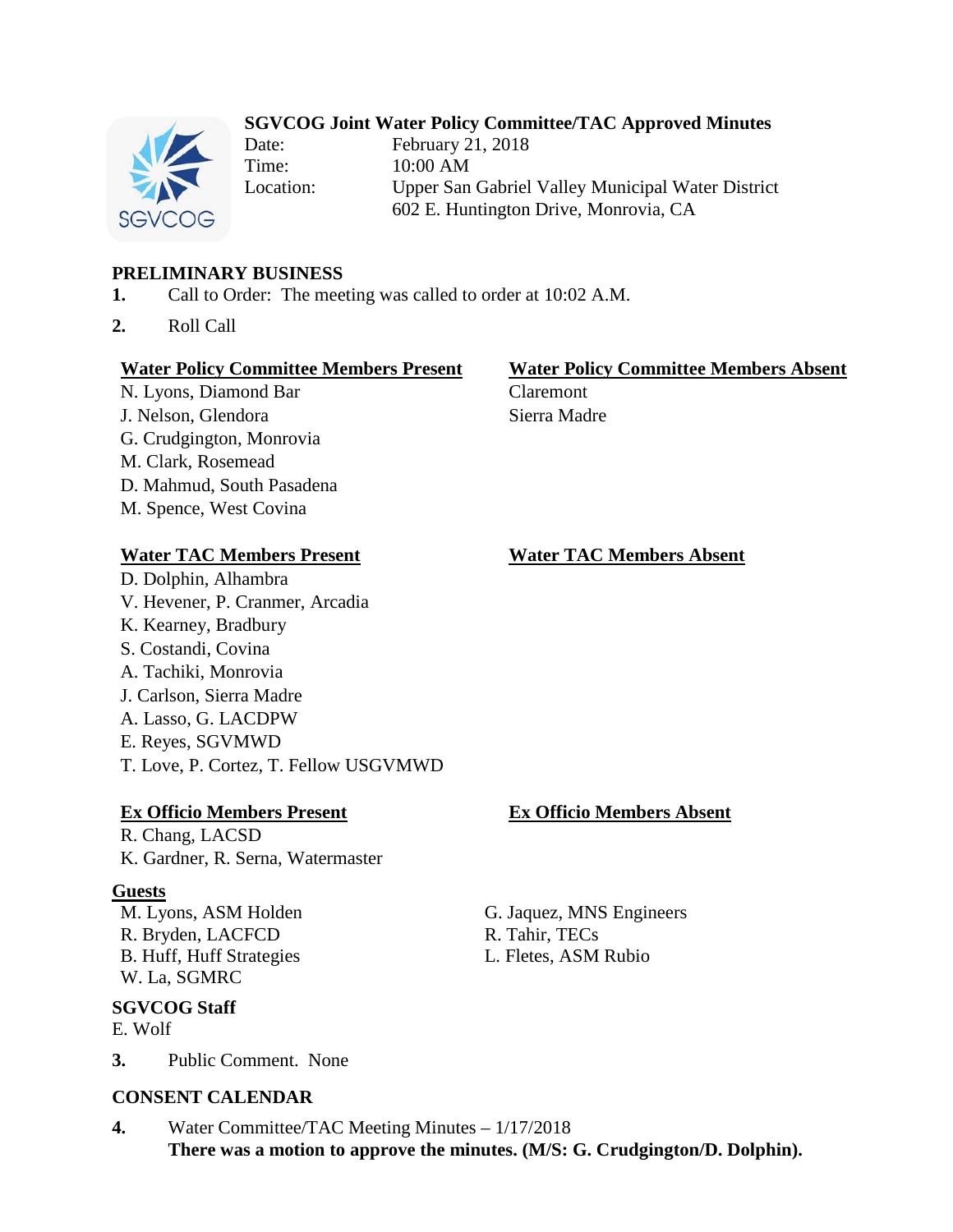### **[MOTION PASSED]**

| <b>AYES:</b>   | <sup>1</sup> Covina, Glendora, Monrovia, Rosemead, Sierra Madre, South Pasadena, West |
|----------------|---------------------------------------------------------------------------------------|
|                | Covina, Alhambra, Arcadia, Bradbury, LACDPW, SGVMWD, USGVMWD                          |
| NOES:          |                                                                                       |
|                | <b>ABSTAIN:</b> Diamond Bar                                                           |
| <b>ABSENT:</b> | <b>Claremont</b>                                                                      |

## **PRESENTATION ACTION ITEMS DISCUSSION ITEMS**

**5.** Safe, Clean Water Program Elements

E. Wolf provided a synopsis of the discussion at the four subcommittees (Governance, Project Selection, Disadvantaged Communities, and Rebates/Incentives) that met in early February. Members then discussed our SGVCOG position on these topics.

- Governance. The following comments were offered:

- J. Nelson indicated that this subcommittee is dominated by water agency and IRWMP representatives and is tending toward the IRWMP as the model for governance. She advocated for governance at the COG level.

- K. Gardner believes the IRWMP is the best model. She described the current IRWMP makeup as two-tiered, with projects first being vetted at the subregional level, before final approval by the Leadership Council. The LC makeup includes representatives from groundwater, Sanitation, Open Space, Environmental, LA County, and COGs. Gardner thought that governance at the COG level would require too much of a learning curve for local elected officials. The SGVCOG has a mature Water Policy Committee that could handle oversight, but that is not the case with other COGs. The IRWMP on the other hand, already exists but would require modifying its membership to ensure adequate local government representation.

- R. Bryden offered clarification on the IRWMP process. He stated that projects are first vetted at the subregional watershed level (there are five subregions), before going to the Leadership Council for final determination based on merit, but also considering equitable distribution of funds back to the five subregions.

- D. Mahmud was concerned that as presently structured, IRWMPs are dominated by water supply concerns and do not include due respect for water quality concerns. Permittees must have a stronger voice.

- A. Fellow offered his opinion that governance at the COG level, with access to outside technical expertise as needed, is the best model.

- D. Mahmud offered ideas on how tax revenue should be proportioned. Discussion ensured on the merits of return based on population, versus watershed acreage, versus based on current MS4 liability. Mahmud thought geographic area is best.

There was consensus by the group for supporting subregional governance with tax return based on geographical proportion.

- Project Selection. The following comments were offered: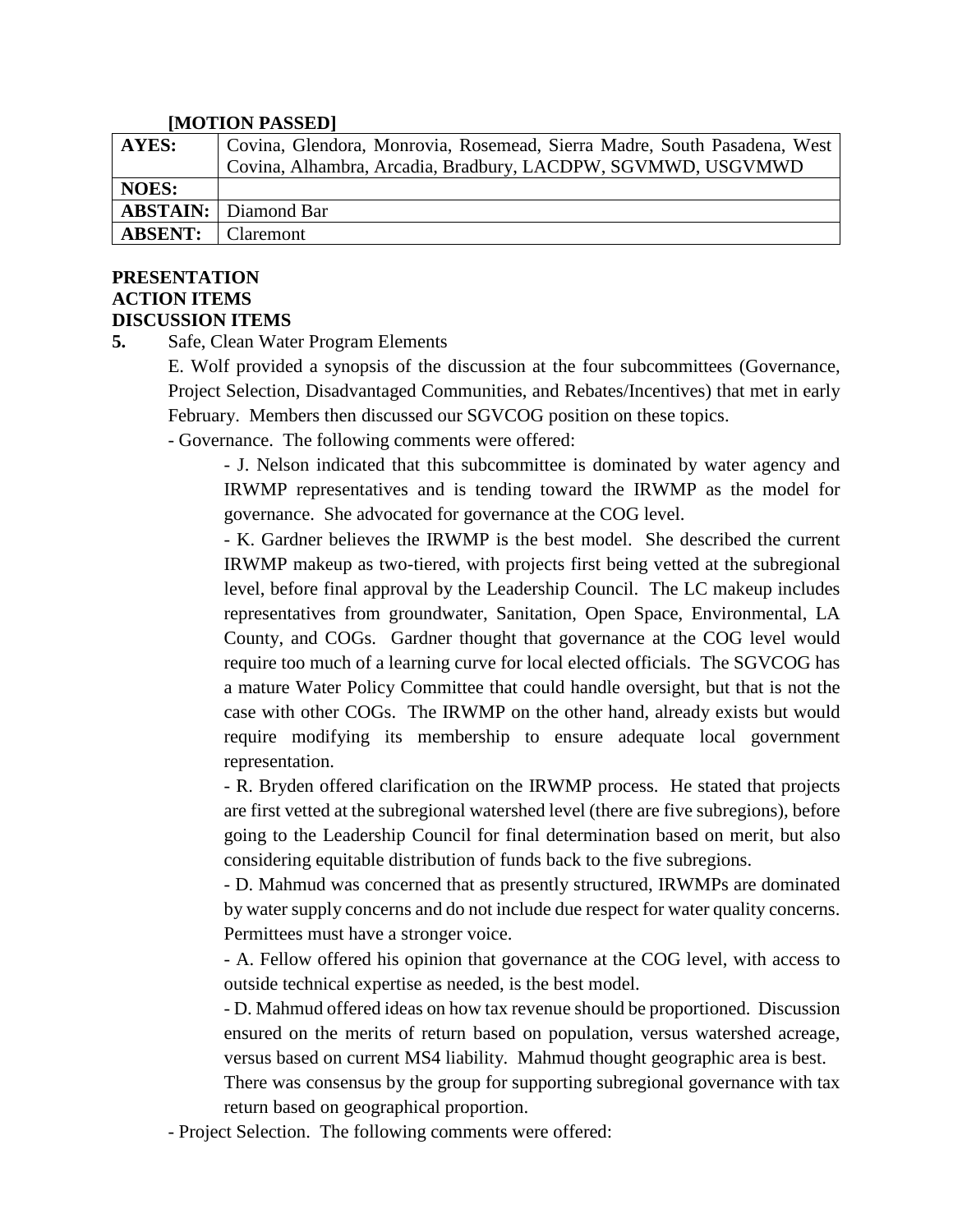- Working from a strawman scoring criteria put together by the County, D. Mahmud recommended that the scoring include more tiers in order to show greater granularity on a project's value.

- There was consensus that projects currently approved as part of watershed plans should be weighted higher. At the same time, there was agreement that project selection should allow for consideration of newly proposed projects.

- D. Mahmud was concerned that if capture of "new water" is a scoring criterion, SGV will not receive credit for the 95% of stormwater that is already being captured by the Flood Control District. This will make our projects less competitive. She recommended that the SGVCOG advocate for "grandfathering" in our projects if the tax framework includes a requirement that projects produce "new water."

- Rebates. The following comments were given:

- D. Mahmud described her understanding of the NGO position on rebates/incentives. These groups are advocating that a large portion of the tax revenue go toward residential education and onsite retrofits, such as permeable pavers and water conservation measures.

- G. Crudgington stated that NGOs initially wanted up to 50% of the tax to be returned to residents for these types of programs. They are now proposing a 5% hardline return.

- M. Spence and N. Lyons stated a belief that it is not equitable to tax all for the benefit of only a few.

- It was also noted that administering a rebate/incentive program could be very expensive and eat up a lot of the tax money.

**6.** Change the date for Water Policy/TAC meetings

Because the Water Policy/TAC meetings are often the day prior to Governing Board meetings, not leaving enough time for staff to prepare items for the Board, staff recommended that the date and time of the Water Policy/TAC meetings be changed to the second Tuesday of the month, at 10:00 a.m. Members concurred with this recommendation.

# **INFORMATION ITEMS**

- **7.** Legislative Updates: SB 633, Basin Plan, AB 2538(SB 589), H.R. 465/235
- E. Wolf provided updates on these bills. Sen Portantino intends to introduce the SB 633 language into a budget trailer. SB 1133 (Portantino), is the Basin Plan bill, although it currently only includes spot language. Sen Portantino is also sponsoring, SB 1422, a bill aimed at eliminating plastic micro-pellets used in many commercial products, that can end up in urban runoff. AB 2538 (Rubio), is the spot bill that will include Financial Capability Assessment. This is the language that is coming over from Sen Hernandez' office; formerly SB 589.
- **8.** Regulatory Updates:
	- State Audit
		- The results of the state audit are due out by the end of February.
- **9.** E/WMP Updates
	- RH/SGR

J. Carlson updated the group on the Peck Lake park project and asked that a recommendation that the Governing Board support the project be added to the March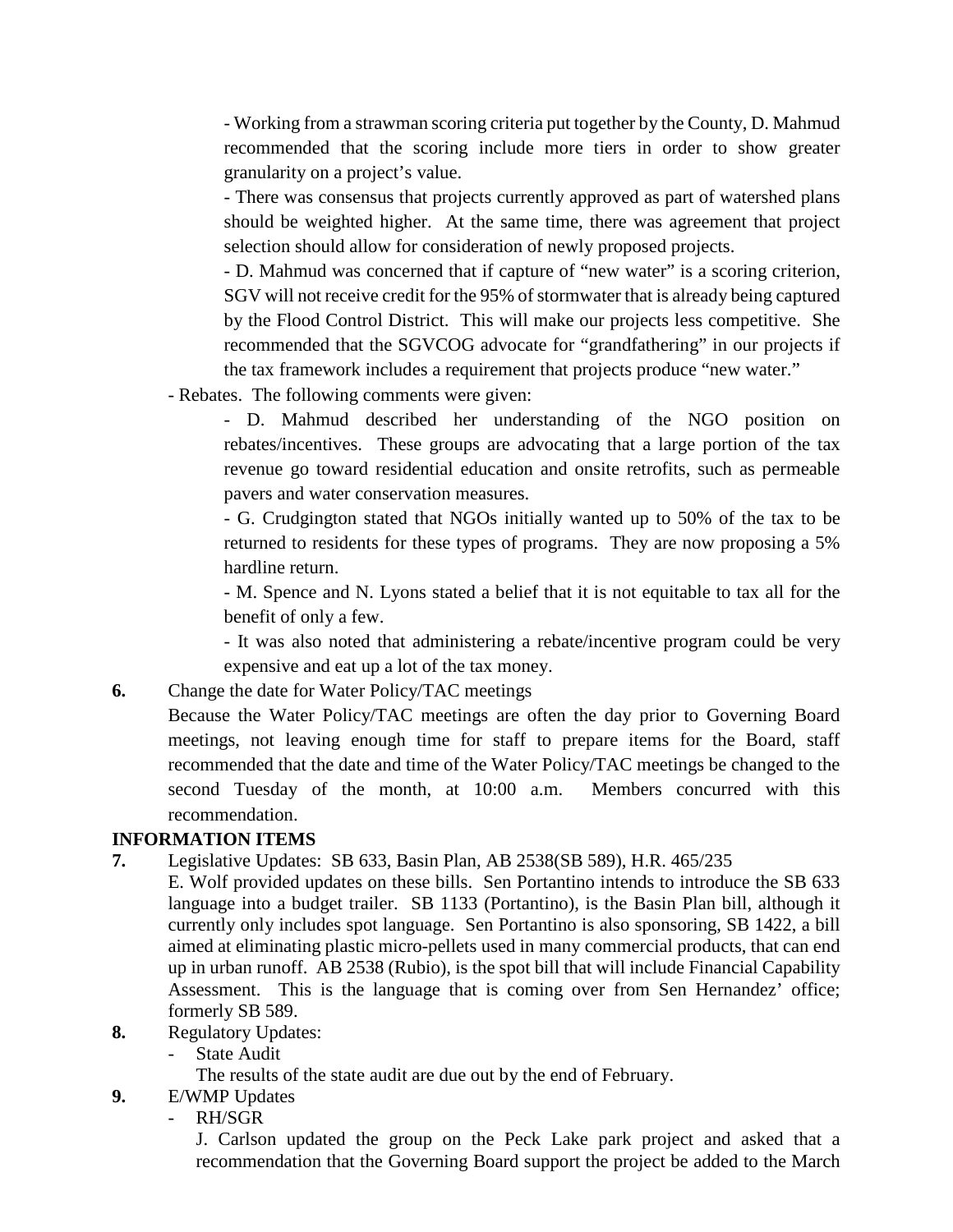Water Policy/TAC agenda. G. Crudgington stated that the watershed group has scheduled a meeting with environmental groups to discuss the project and ask for their support.

- East SGV
- $-$  ULAR

D. Dolphin updated the group on the progress of getting the ULAR CIMP MOA signed. E. Wolf described another potential MOA between the SGVCOG and members of the ULAR for contract management and Request for Proposal for design of load reduction strategies on the Rio Hondo River.

- **10.** Water Boards Update
	- Election of New Chair
		- Madelyn Glickfeld has been appointed the new chair of the LA Water Board.

R. Tahir announced that the 303(d) list was approved by the State Board and is awaiting approval by the EPA.

- Regulation Prohibiting Wasteful Water Use The State Water Board considered this item at its Feb 20<sup>th</sup> meeting but took no action. The proposed regulation is opposed by ACWA on the grounds that it infringes on local control. The State Board has opened a public comment period.

# **11.** Water Supply Update

K. Gardner gave an update on the status of the Main San Gabriel Basin. The level of the basin has risen slightly due to imported water and releases from the canyon.

- Upper District Surcharge on Water Augmentation Fee
	- T. Love clarified that due to decreased water sales to member agencies relative to those estimated in its budget, the surcharge is not a windfall, it just makes up for the routine water sales that did not occur last fiscal year. The annual surcharge helps finance Upper District's overhead and administrative costs. Releases to the Basin should not be viewed as a windfall; rather, this is somewhat routine and have no bearing on the annual surcharge. Upper District reassesses the surcharge each year, so there may be opportunity in the future to change the amount.
- Cal Water Fix

T. Love reported on actions by MWD. They are considering whether to shoulder the full cost of one (or two) tunnels. They believe that the currently approved environmental documents cover either case and there is no need to redo environmental work.

# **12.** Litigation Update

- Gardena and Duarte cases

R. Tahir reported that the Duarte hearing has been set for March  $26<sup>th</sup>$ . The Gardena case will be heard on April 2nd.

- San Diego Unfunded Mandates

D. Mahmud believes that the State Supreme Court is unlikely to accept an appeal of the lower court's decision.

- WOTUS

The U.S. Supreme Court rejected the  $6<sup>th</sup>$  Circuit Court's claim that all cases should be consolidated at that court. This decision sends the multiple cases back to the various appeals courts throughout the county, opening up the possibility of inconsistent and overlapping rulings. Anticipating this possibility, the Trump EPA proactively pushed off for two years, the date for implementing the 2015 Obama Clean Water Rule.

**13.** Stormwater Outreach Updates There was no outreach to report.